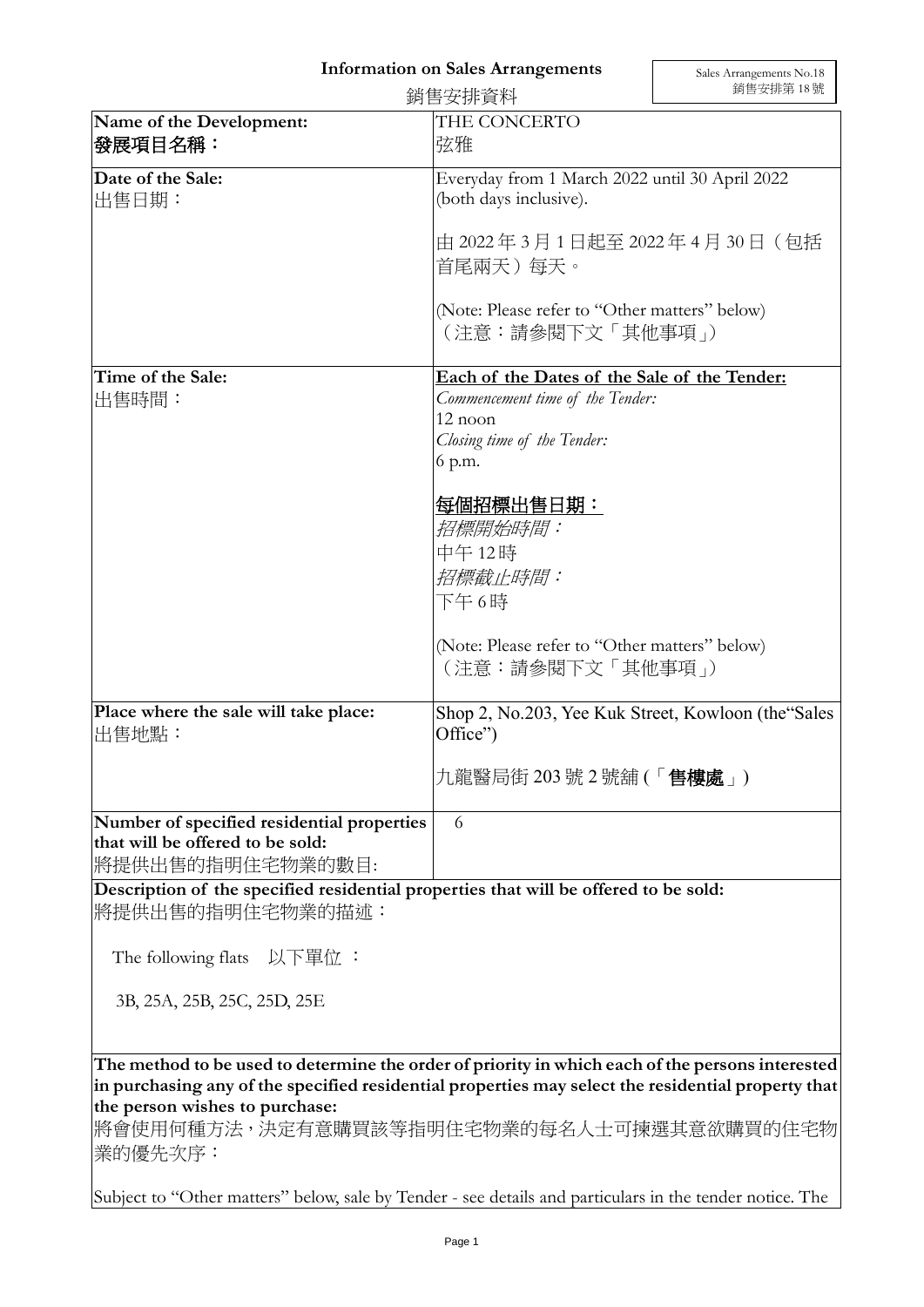tender notice and other relevant tender documents of the specified residential property(ies) will be made available for collection free of charge at the following venue/period :

Sales Office

- (a) 28 February 2022: From 12 noon  $-6$  p.m.
- (b) subsequent dates until and inclusive of 30 April 2022: during the aforesaid Time of Sale.

受制於下文「其他事項」,以招標方式出售 - 請參閱指明住宅物業的招標公告的細節和詳 情。招標公告及其他有關招標文件可於可於下列地點/時段免費領取:

售樓處

- (a) 2022 年 2 月 28 日:由中午 12 時至下午 6 時。
- (b) 之後日子直至及包括 2022 年 4 月 30 日:在上述出售時間。

**The method to be used, where 2 or more persons are interested in purchasing a particular specified residential property, to determine the order of priority in which each of those persons may proceed with the purchase:**

在有兩人或多於兩人有意購買同一個指明住宅物業的情況下,將會使用何種方法決定每名 該等人士可購買該物業的優先次序:

Please refer to the above method. 請參照上述方法。

## **Other matters:**

其他事項:

- 1. The Vendor does not undertake and is under no obligation to review, consider or accept the highest offer or any offer at all for the purchase of any specified residential property. The Vendor has the absolute right to withdraw from the sale of any specified residential property at any time before the acceptance of any offer. The Vendor has the absolute right to change the closing date and/or time of the tender from time to time by amending the Sales Arrangements. 賣方並不承諾亦無責任閱覽、考慮或接受認購任何指明住宅物業最高出價之要約或任何 要約。賣方有絕對權利於接受任何要約前於任何時間撤回出售任何指明住宅物業。賣方 有絕對權利透過修改銷售安排不時更改招標截止日期及/或時間。
- 2. Persons interested in submitting tenders of the specified residential properties are reminded to read the latest register of transactions of the Development so as to ascertain whether a particular specified residential property is still available for tender. A specified residential property will become unavailable for tender once the Vendor accepts a tender after the close of a previous tender exercise of that specified residential property (whether under this Sales Arrangements or any other Sales Arrangements, if applicable) (if any). Please note also that the register of transactions of the Development may not be updated immediately after the Vendor accepts a tender.

有意遞交指明住宅物業的投標的人士敬請檢視發展項目的成交紀錄冊,以知悉某一指明 住宅物業是否仍然可供招標出售。一旦賣方在該指明住宅物業(不論是於本銷售安排下 或任何其他銷售安排下,如適用)的先前的招標程序(如有)完結後接納該指明住宅物 業的投標,該指明住宅物業即變為不再可供招標出售。另請亦注意發展項目的成交紀錄 冊未必一定於賣方接納投標後立即更新。